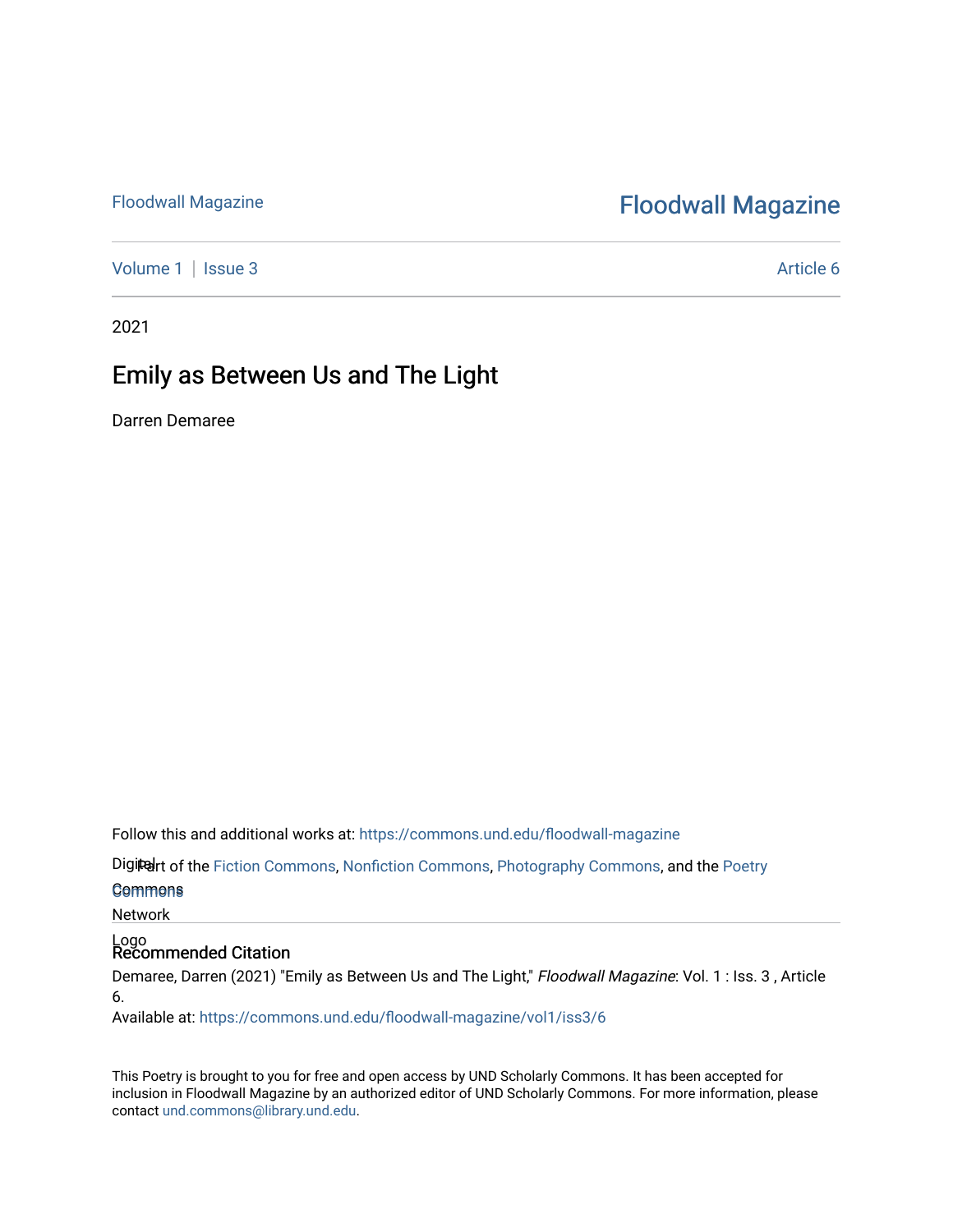# Emily As Between Us And The Light

I see the motion of truth behind her dazzle, but simply

put, I care more for the show than I do for any one answer.

There are philosophers without bodies to star

between their eye and motivation to shake loose the shimmer

of our scuffle. They will name the ocean. I will define the surf

that reaches me, touches my toes. I will show you Emily and the rest

of the things I saw moving, pushed to be defined

by her context. It will be limiting and tremendous.